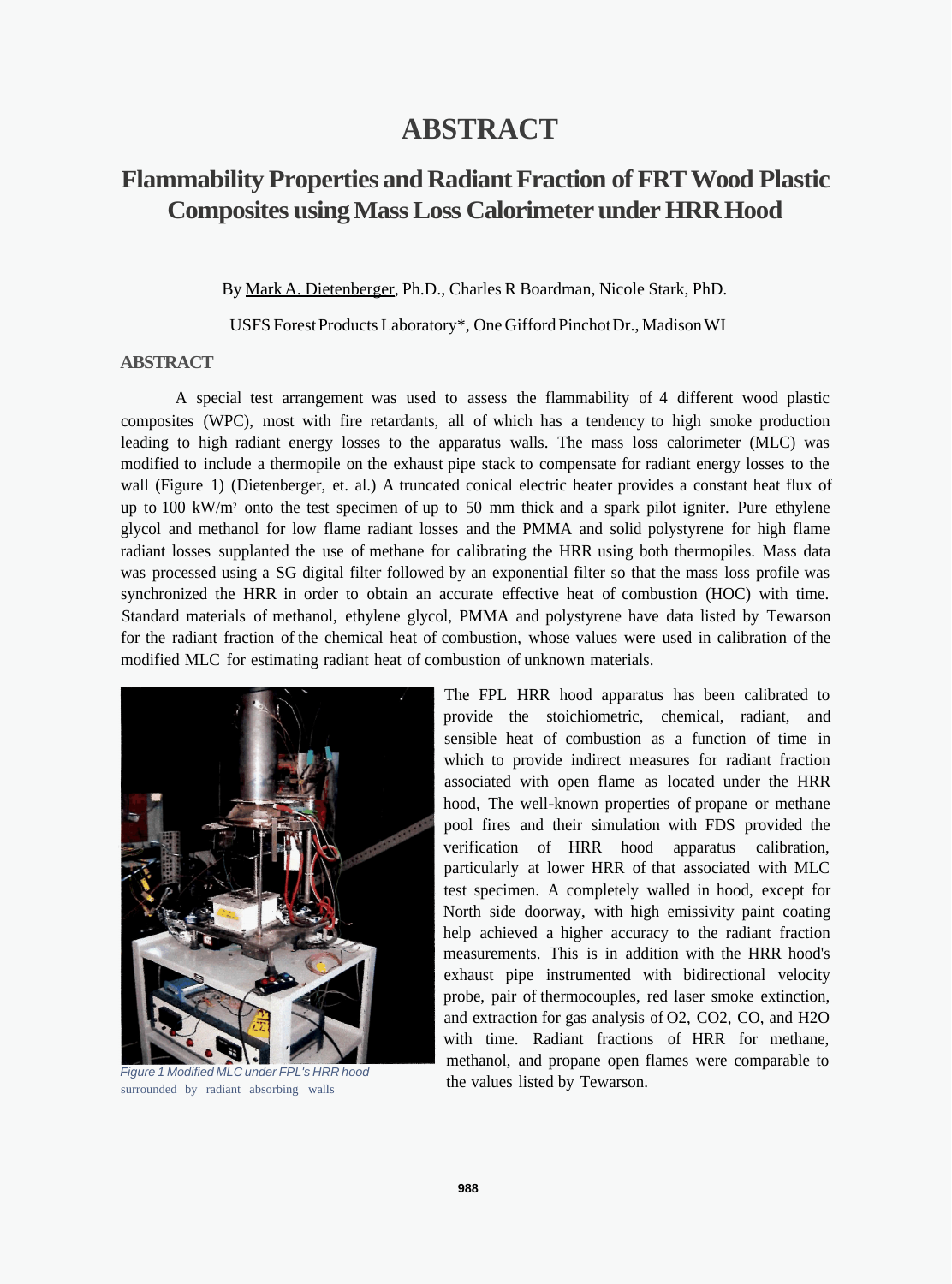

*Figure 2 Propane pool fire under HRR hood with opened North wall with FDS rendition of flows and radiant heatfluxes from 30% radiant fraction of HRR measured with advanced O2 consumption method corrected for CO2, CO, H2O and soot measurements* 

Wood-plastic composite (WPC) boards were manufactured at the Forest Products Laboratory. The base WPCs investigated consisted primarily of high-density polyethylene (HDPE) and wood flour (WF). The HDPE had a 5 melt flow index and was purchased from ExxonMobil (HD 6605.70, Houston, TX). American Wood Fibers supplied 40 mesh, mixed pine WF (AWF 4020, Schofield, WI). To maintain good composite surface characteristics, a lubricant was added to each composite. Struktol Company of America supplied the lubricant (TPW 113, Stow, OH). In addition, two fire retardant systems typical for use in WPCs were investigated: 1) 3:1 ratio of decabromodiphenyl oxide (Saytex 102E, Albemarle Corporation, Baton Rouge, LA) and antimony trioxide (BrightSun HB, China Antimony Chemicals Co., Ltd., Guangxi, China); and 2) ammonium polyphosphate (Exolit AP 422, Clariant Corporation, Charlotte, NC). WPCs without fire retardants had either 50% or 60% by weight WF, 5% lubricant, and the remainder HDPE. Composites with fire retardants incorporated 50% WF, 10% of the fire retardant, 5% lubricant and the remainder HDPE.

Test results with the modified MLC under the HRR hood were comparable with our previous cone calorimeter test results of the same WPC specimen at irradiance of 50 kW/m^2 (Stark, et. al.). We confirm that the addition of WF into PE dramatically improves the fire performance of PE. For example, incorporating 60% wood into PE lowered the peak HRR of PE by 76%. The average HRR decreased, relative to this WF/PE composite, between 19 and 39% when fire retardants were added. Reductions to the estimated radiant HOC were also noted, especially when the wood component was increased.

**References.** M.A. Dietenberger, & C.R. Boardman, HRR Upgrade to mass loss calorimeter and modified Schlyter test for FR Wood, Fire and Materials Conference, 2013, pp. 25, 1-263

N.M. Stark, R.H. White, S.A. Mueller, T.A. Osswald, Evaluation of Various Fire Retardants for Use in Wood Flour/Polyethylene Composites, Polym Degrad Stab 2010; 95(9) 1903-1910.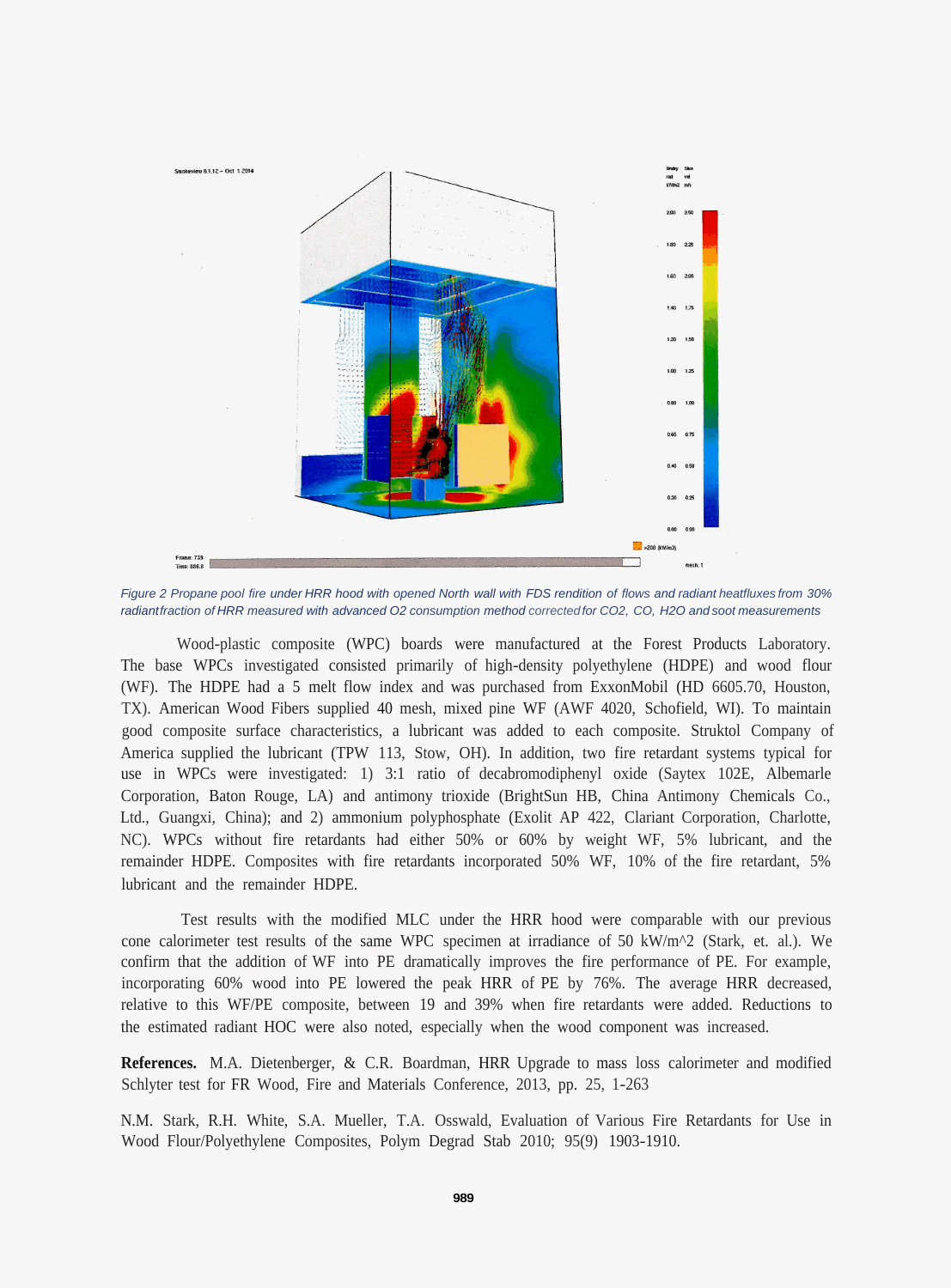### **Proceedings of the Fire and Materials 2017 Conference**

held at the Hyatt Centric Hotel Fisherman's Wharf Hotel, San Francisco, California, USA 6-8 February 2017

A conference organised by lnterscience Communications Ltd 1 Burt Ash Lane Bromley, Kent BR1 4DJ England

Copyright © lnterscience Communications Limited, 2017 Except NlST papers

*Fire and Materials 2017*  **1004** pp

*All rights reserved. No part of this publication may be reproduced, stored in a retrieval system, or transmitted in any form or by any means, electronic, mechanical, photocopied, recording or otherwise, without prior permission of the Publisher.* 

*No responsibility is assumed by the Publisher for any injury and/or damage to persons or property as a matter of products liability, negligence or otherwise, or from any use or operation of any methods, products, instructions or ideas contained in the materials herein.*